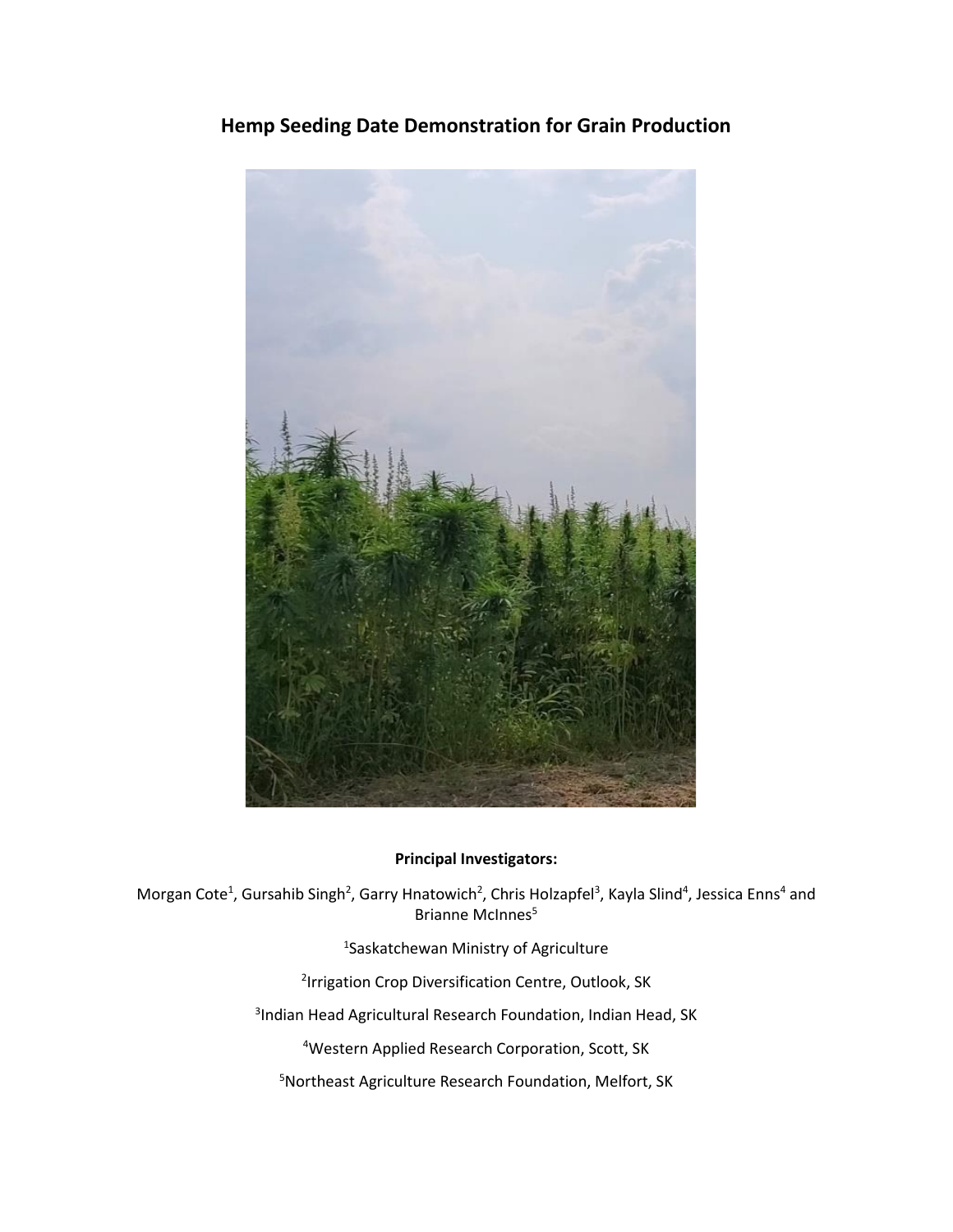#### **1. Project title, ADF file number and report**

Hemp Seeding Date Demonstration for Grain Production

Project # 20200455 SFP

MIDAS # 024659

# 2. **Name of Principal Investigator and contact information:** Morgan Cote

#### **3. Name of the collaborators and contact information**

Chris Holzapfel, Research Manager, Indian Head Agricultural Research Foundation, 306-695-7761

Kayla Slind, Research Associate, Western Applied Research Corporation, 306-247-2001

Brianne McInnes, Field Research Director, Northeast Agriculture Research Foundation, 306-920-9393

Gursahib Singh and Garry Hnatowich, Co-Research Directors, Irrigation Crop Diversification Corporation, 306-867-5405

#### **4. Abstract**

The main objective of this project is to determine the ideal seeding time for conventional hemp over multiple locations in Saskatchewan. Three Hemp seed varieties, X59, Katani & Picola, were selected for grain production. They were then seeded on three different seeding dates, late May, mid-June and early July.

All sites got the plots seeded on schedule; however, one site had issues with the late seeding date plots, which will be discussed in the results.

# **5. Introduction**

The project demonstrates different seeding dates of 3 varieties of conventional hemp to show producers the ideal time for seeding in various Saskatchewan locations.

Hemp is a newer crop in Saskatchewan and is a high value crop (worth around \$0.75-\$0.90/lb) and has good potential yields in Saskatchewan (average 660-1070 lbs/acre). Discovering optimum seeding dates for this higher value crop will encourage local growth in the conventional hemp industry and help ensure new growers access information that will contribute to their success. Having regional seeding date and variety recommendations would increase acres of this crop in Saskatchewan, potentially providing value added opportunities and a higher gross return per acre.

Having different crops in your rotation is important for managing disease and pest problems and can also provide economic benefits to producers. With increased pathogens associated with major crops currently grown (fusarium in wheat and clubroot in canola), increasing the diversity of crops in rotations are becoming more important. Demonstrating the high potential return of this crop and how the currently registered varieties perform will help producers decide if they want to include this crop into their rotation. Demonstrating the wide effective seeding date window of this crop will also show producers how growing hemp can help with time management in spring.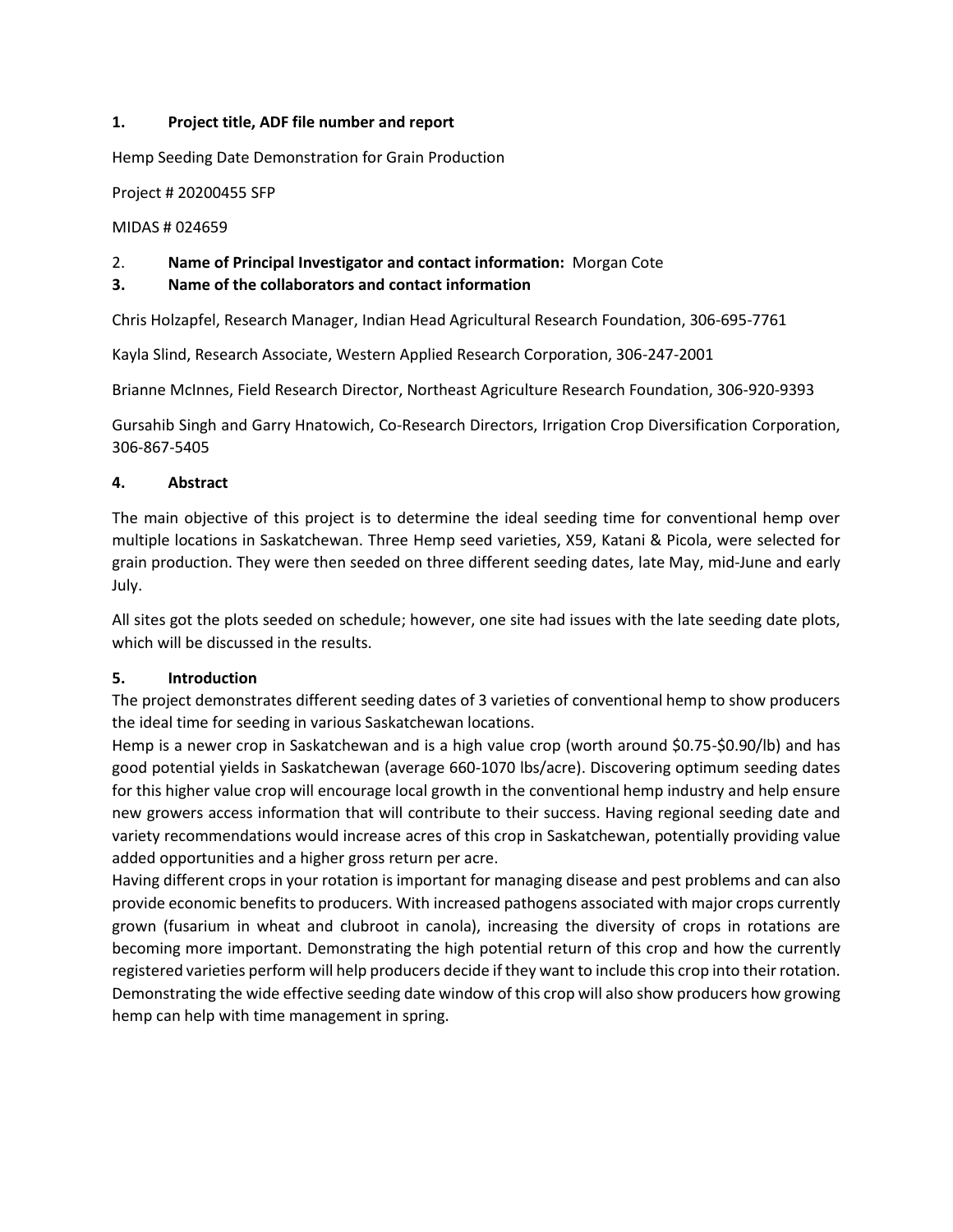| <b>Objective</b>                         | <b>Progress</b>        |
|------------------------------------------|------------------------|
| Seeding date 1; Yield, Height & Maturity | Completed as scheduled |
| Seeding date 2; Yield, Height & Maturity | Completed as scheduled |
| Seeding date 3; Yield, Height & Maturity | Completed as scheduled |
|                                          |                        |

**6. Objectives and the progress towards meeting each objective**

# **7. Methodology**

The project was seeded in a randomized complete block design with fours replications. The treatments were arranged in a split-plot with seeding date as the main plots and three different hemp varieties as the sub-plots. The three seed dates used were late May, mid-June, and early July, and the three varieties used were Katani, Picolo, and X59. The three varieties selected were high yielding dwarf varieties that are suitable for Saskatchewan conditions. Four locations were used for the demonstration based on varying soil and climatic conditions. The locations were Outlook, Melfort, Scott, and Indian Head. Outlook was the only irrigated site; whereas Melfort, Scott and Indian Head were non-irrigated. Plot dimensions and row spacing varied by site, and seeding rates targeted plant populations of 100 – 125 plants/m<sup>2</sup>. Fertilizer was applied in a sideband to reduce the risk of seed injury, and rates were dependent on soil test results. Plant vigour was visually assessed for each treatment 2-3 weeks after planting. Plant heights was measured prior to harvest and days to maturity was assessed for each variety and seeding date. Plots were direct combined depending upon the maturity of each variety and seeding dates. Yields were determined from cleaned harvested grain samples and corrected to the required moisture content.

# **8. Results and Discussion**

The growing conditions of 2021 were extremely hot and dry which ultimately affected the plant height, vigor and establishment at all sites. In particular, the early July seeding date plots did not establish at one site due to dry conditions leading up to and after seeding. At Outlook, even with season long irrigation, height varied with plots due to the extreme heat.

Data Collected for year-one of the trials consisted of yield, height and maturity (Tables 1 to 4). Seeding dates had a significant effect on yield at 3 of the 4 sites with mid June having the highest yield (Table 1 and Table 2). Outlook had the highest yield among the four sites, but the seeding date effect was not significant, followed by Indian head. Due to poor growing conditions and lack of moisture, the lowest yields were recorded at Melfort.

Varieties had a significant effect on yield at Melfort, Indian Head and Scott. Yield slightly varied among varieties, with Picola < Katani < X59 increasing in yield. The interaction between different seeding dates and varieties was only significant at Scott and Indian Head with all the three varieties yielding better under mid-June seeding date (Table 2).

|                   | <b>Melfort</b> | <b>Outlook</b> | <b>Scott</b> | <b>Indian Head</b> |
|-------------------|----------------|----------------|--------------|--------------------|
|                   |                |                |              |                    |
| Date              | 0.0378         | ΝS             | 0.0025       | 0.0001             |
| Variety           | < 0.0001       | ΝS             | 0.0001       | 0.0003             |
| Date*Variety      | NS             | <b>NS</b>      | 0.0028       | 0.0001             |
| <b>Grand Mean</b> | 221.66         | 1234.9         | 582.11       | 1084.4             |

| Table 1: Analysis of variance (P-values) for seeding dates and varieties effect on yield at four sites in |  |
|-----------------------------------------------------------------------------------------------------------|--|
| Saskatchewan in 2021,                                                                                     |  |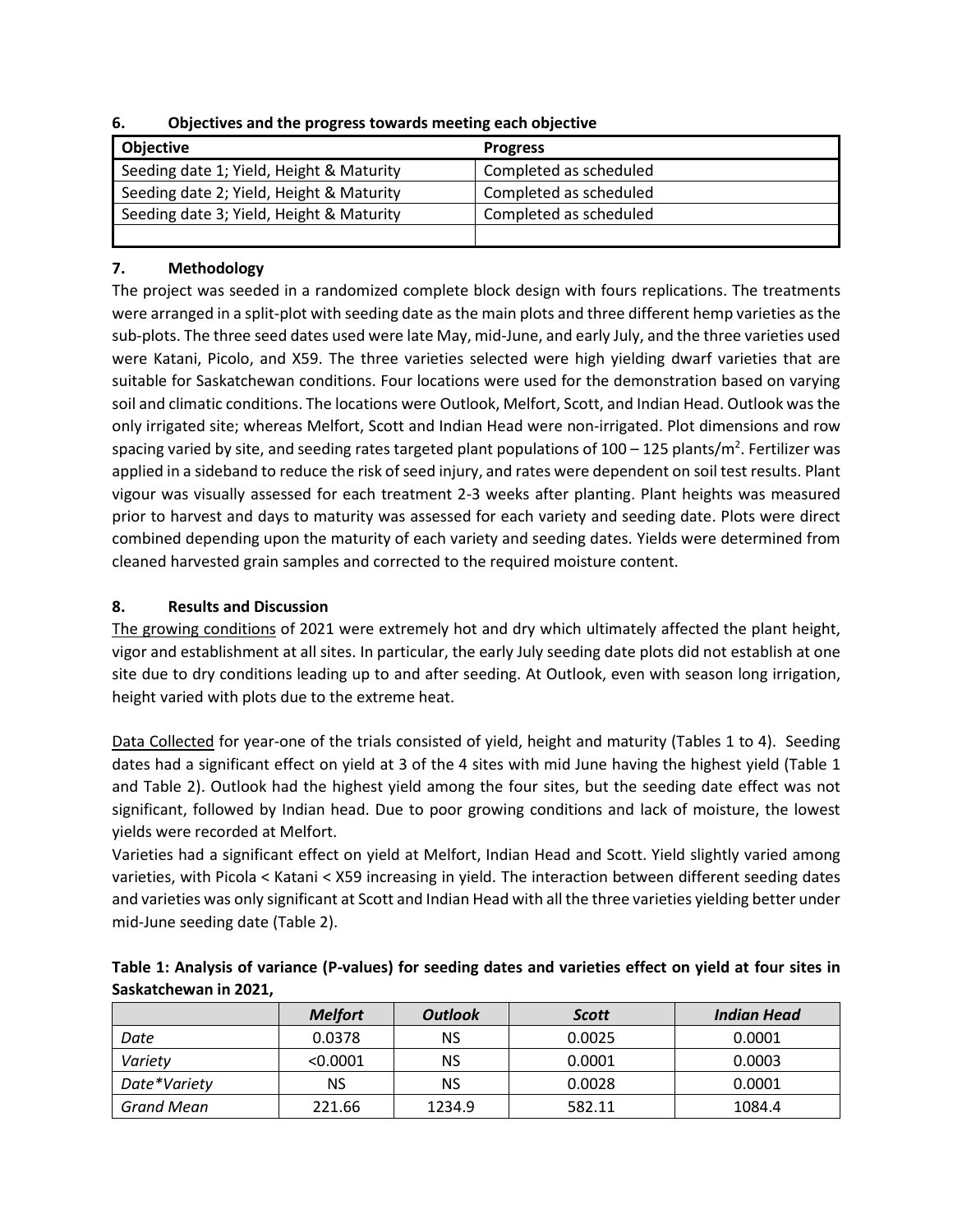| ___ | --- | . .<br>_____ | .<br>___ |
|-----|-----|--------------|----------|
|     |     |              |          |

NS = Not Significant

| <b>Seeding dates</b>            |                          |                              |              |                    |  |  |
|---------------------------------|--------------------------|------------------------------|--------------|--------------------|--|--|
|                                 | <b>Melfort</b>           | <b>Outlook</b>               | <b>Scott</b> | <b>Indian Head</b> |  |  |
| Late (early-July)               | 242.15                   | 1111.1                       | 525.4        | 1113.7             |  |  |
| Mid (Mid-June)                  | 201.17                   | 1446.2                       | 731          | 1221.4             |  |  |
| Early (Late-May)                |                          | 1147.4                       | 489.9        | 918                |  |  |
|                                 |                          |                              |              |                    |  |  |
|                                 |                          | <b>Varieties</b>             |              |                    |  |  |
| Katani                          | 163.22                   | 1178.6                       | 554.8        | 1046.6             |  |  |
| Picola                          | 160.01                   | 1139.1                       | 541.4        | 1053.7             |  |  |
| X59                             | 341.74                   | 1387                         | 650.1        | 1152.8             |  |  |
| <b>Seeding dates* Varieties</b> |                          |                              |              |                    |  |  |
| Mid*X59                         |                          |                              | 851.2        | 1302.3             |  |  |
| Mid*Picolo                      |                          | $\overline{a}$               | 674.7        | 1194               |  |  |
| Mid*Katani                      |                          | -                            | 667          | 1168               |  |  |
| Late*Picolo                     | $\overline{\phantom{a}}$ | $\qquad \qquad \blacksquare$ | 574          | 1153.8             |  |  |
| Late*Katani                     |                          | -                            | 534.7        | 1151.3             |  |  |
| Early*X59                       |                          | -                            | 525          | 1120.3             |  |  |
| Late*X59                        |                          | $\overline{a}$               | 516.5        | 1036               |  |  |
| Early*Katani                    |                          | -                            | 462.7        | 820.5              |  |  |
| Early*Picolo                    |                          |                              | 433          | 813.2              |  |  |

#### **Table 2: Seeding dates and varieties effect on mean yield (Kg/ha) measured at four sites**

Height was not recorded at Outlook due to large variation within plots but was measured at the other three locations (Table 3). Seeding date affected height at two of the three sites, whereas varieties across all sites had no effect on height except at Scott. The possible explanation for the height difference may be due to the extended growing season for the early seeding dates [higher days to maturity (DTM)] , allowing more time for vegetative growth.

The measuring of DTM turned out to be more difficult than expected. The research available stated to use the tailgate test, where one gets a plant and smacks it on a truck tailgate and counts the number of seeds that fall out; the other method is to check the lower 2/3's of the plant for seed ripening. These methods were not consistent so in the next year of this project, we plan to gather more information, and develop a consistent method with the assistance of Blue Sky Hemp Ventures, a hemp processing company based in Rosetown and Saskatoon. With the data we did collect both seeding dates and varieties were the most significant cause for variance in maturity (Table 4)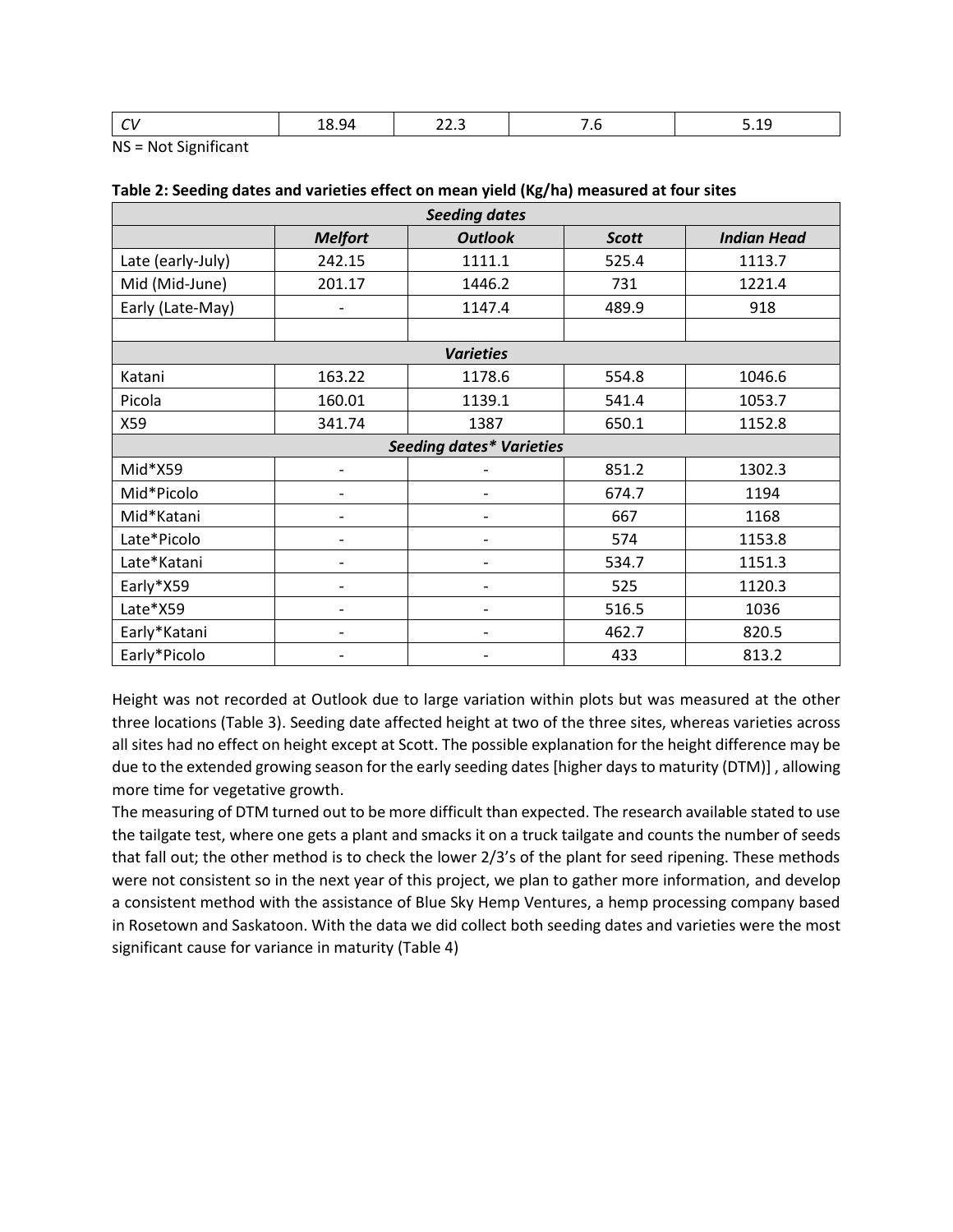|              | <b>Melfort</b> | <b>Outlook</b>           | <b>Scott</b> | <b>Indian Head</b> |
|--------------|----------------|--------------------------|--------------|--------------------|
| Date         | 0.0005         | ΝC                       | <b>NS</b>    | 0.0116             |
| Variety      | NS.            | NC.                      | 0.0112       | NS                 |
| Date*Variety | NS.            | NC.                      | <b>NS</b>    | ΝS                 |
| Grand Mean   | 80.347         | $\overline{\phantom{a}}$ | 65.678       | 106.42             |
| CV           | 16.58          | ٠                        | 8.79         | 4.93               |

**Table 3: Analysis of variance (P-values) for seeding dates and varieties effect on plant height at four sites in Saskatchewan in 2021**

NS = Not Significant

NC = Observation Not Captured

# **Table 4: Analysis of variance (P-values) for seeding dates and varieties effect on days to maturity (DAT) at four sites in Saskatchewan in 2021**

|                   | <b>Melfort</b> | <b>Outlook</b> | <b>Scott</b> | <b>Indian Head</b> |
|-------------------|----------------|----------------|--------------|--------------------|
| Date              | < 0.0001       | NS             | < 0.0001     | <b>NC</b>          |
| Variety           | < 0.0001       | NS             | < 0.0001     | <b>NC</b>          |
| Date*Variety      | < 0.0001       | NS             | < 0.0001     | <b>NC</b>          |
| <b>Grand Mean</b> | 112.8          | 105            | 96.7         | <b>NC</b>          |
| CV                | 13.8           | 27.03          | 7.33         |                    |

NS = Not Significant

NC = Observation Not Captured

# **9. Interim conclusion**

In year-one, we have found that the seeding date significantly affects yield and height. The maturity was more affected by varieties. With the extreme heat and lack of moisture in 2021 growing season these values may not represent the actual characteristics of hemp and the effect of seeding dates, so, weather permitting, years two and three will help focus on the values.

# **10. List Technology Transfer activates**

In 2021 a video was created to generate awareness of the project which can be viewed on the ICDC Irrigation Saskatchewan YouTube site at [https://www.youtube.com/watch?v=Z4g5g1jvkH4.](https://www.youtube.com/watch?v=Z4g5g1jvkH4) The plots were shown and the project was discussed by Chris Holzapfel during the Indian Head Crop Management Field Day, hosted on July 20 and attended by approximately 75, excluding staff and directors.

# **11. Identify any changes expected to industry contributions**

Blue Sky Hemp Ventures would like to assist with knowledge sharing and support where possible. They have been in touch with both the Ministry and ICDC in Outlook.